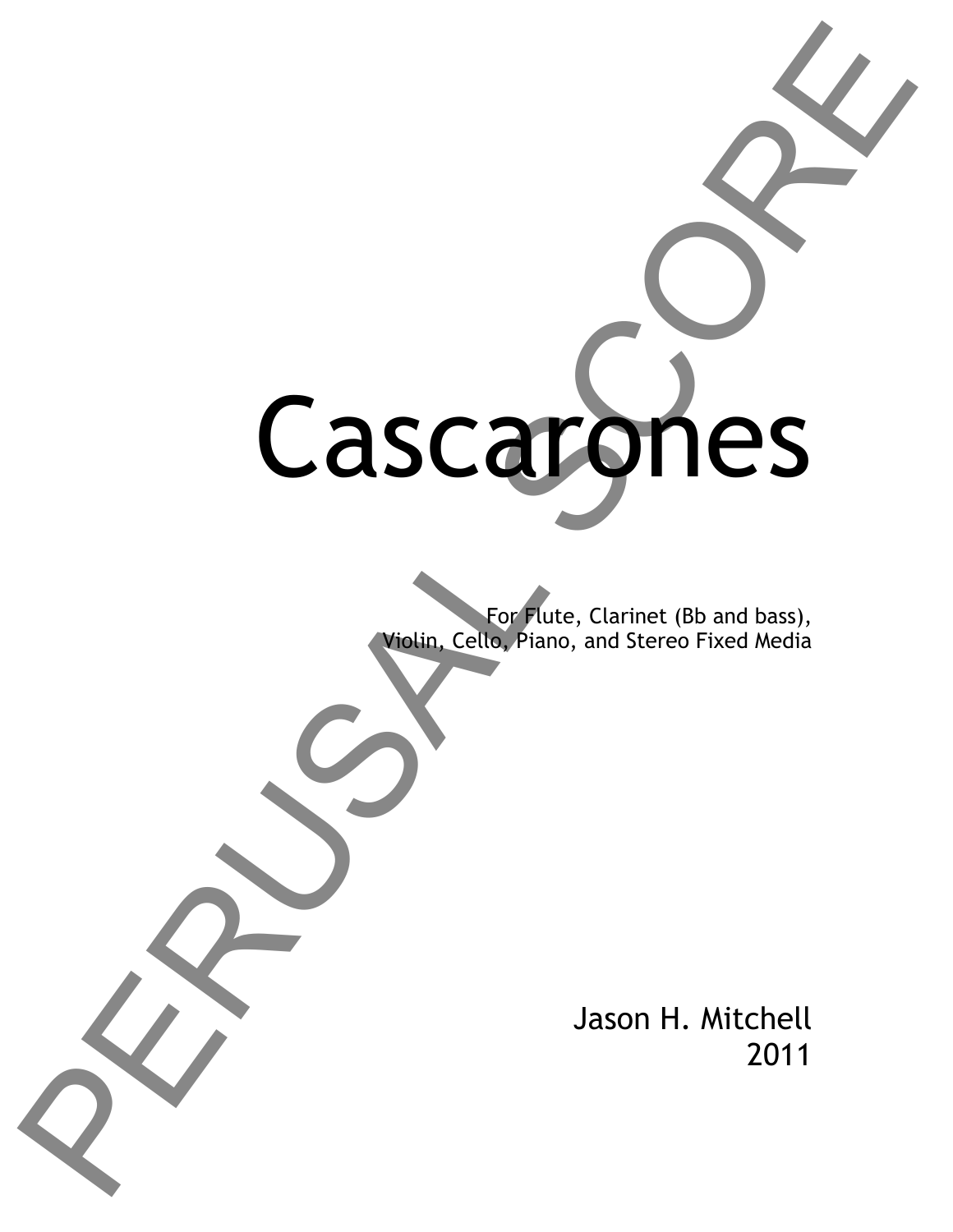## **Program Notes**

Program Rotes<br>
Program Rotes<br>
Pictures while studying the score of Are Meris Steller<br>
Pain Moan Henders Are in the sign and the cost in the space of the moon, the<br>
pain on the cost of hender of the moon, the space of the I composed *Cascarones* while studying the score of *Ave Maris Stella* (1975) by Peter Maxwell Davies. As I examined the work, which was composed using a plainchant melody and the 9x9 magic square of the moon, I began to develop my own theories of how the chant and square could be used to generate musical materials such as form, pitch, rhythm, and harmonies. While some of my theories and experimental paths through the square were quite similar to particular moments in the Davies score, it was the remaining, unused ideas that really intrigued me and thus inspired me to compose a work with the leftover materials.

In this piece, I use the popular Mexican folk tune *De Colores* as inspiration for my pitch material. While fragments of the melody do appear scattered though out the composition, it is not my intention for the listener to recognize or identify such moments. For this work, I also chose to use the 9x9 magic square of the moon, which, like a *Cascarón* (an eggshell filled with brightly colored confetti), serves as my framework or "shell" for the colorful folkloric pitch materials used within.



Clarinet – Both Bb and Bass clarinets are required for performance. Multiphonic fingerings are placed in the part and not the score.

## **Technical Requirements**

The fixed media portion of this work requires stereo playback with the speakers being placed on stage behind the ensemble. The levels of the playback should not overwhelm the ensemble. Additionally, the playback will require an additional performer to trigger the sound files at appropriate times.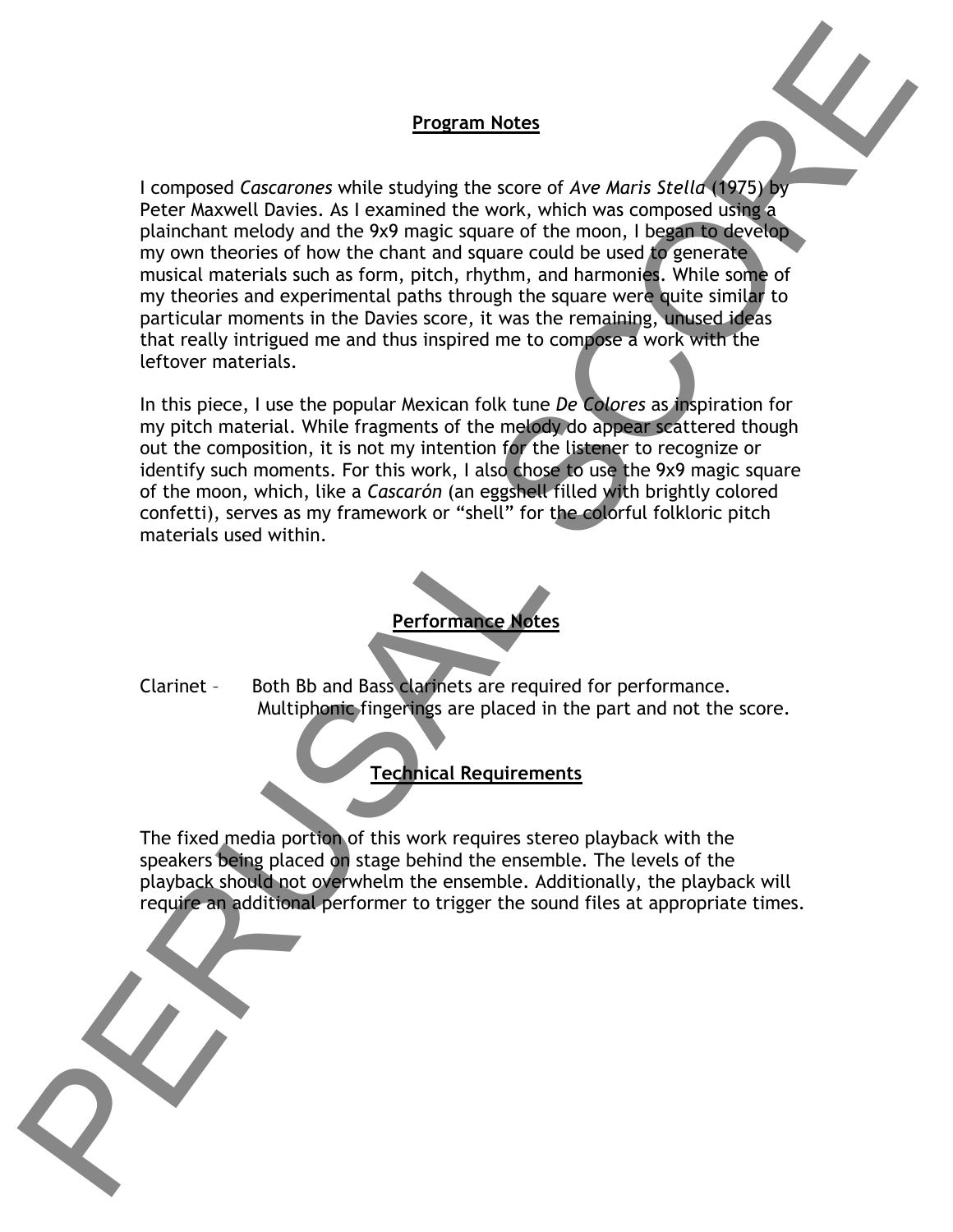## Cascarones

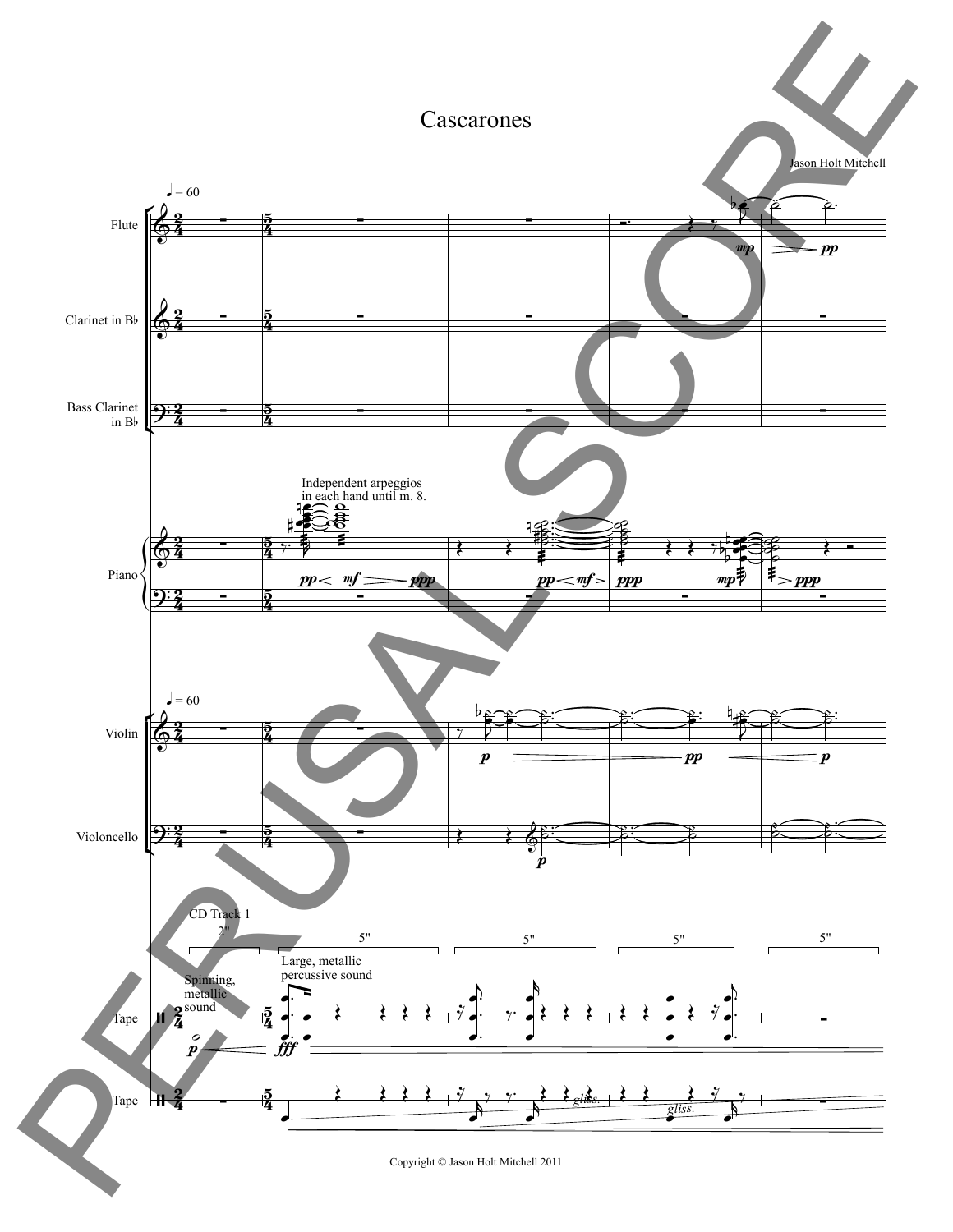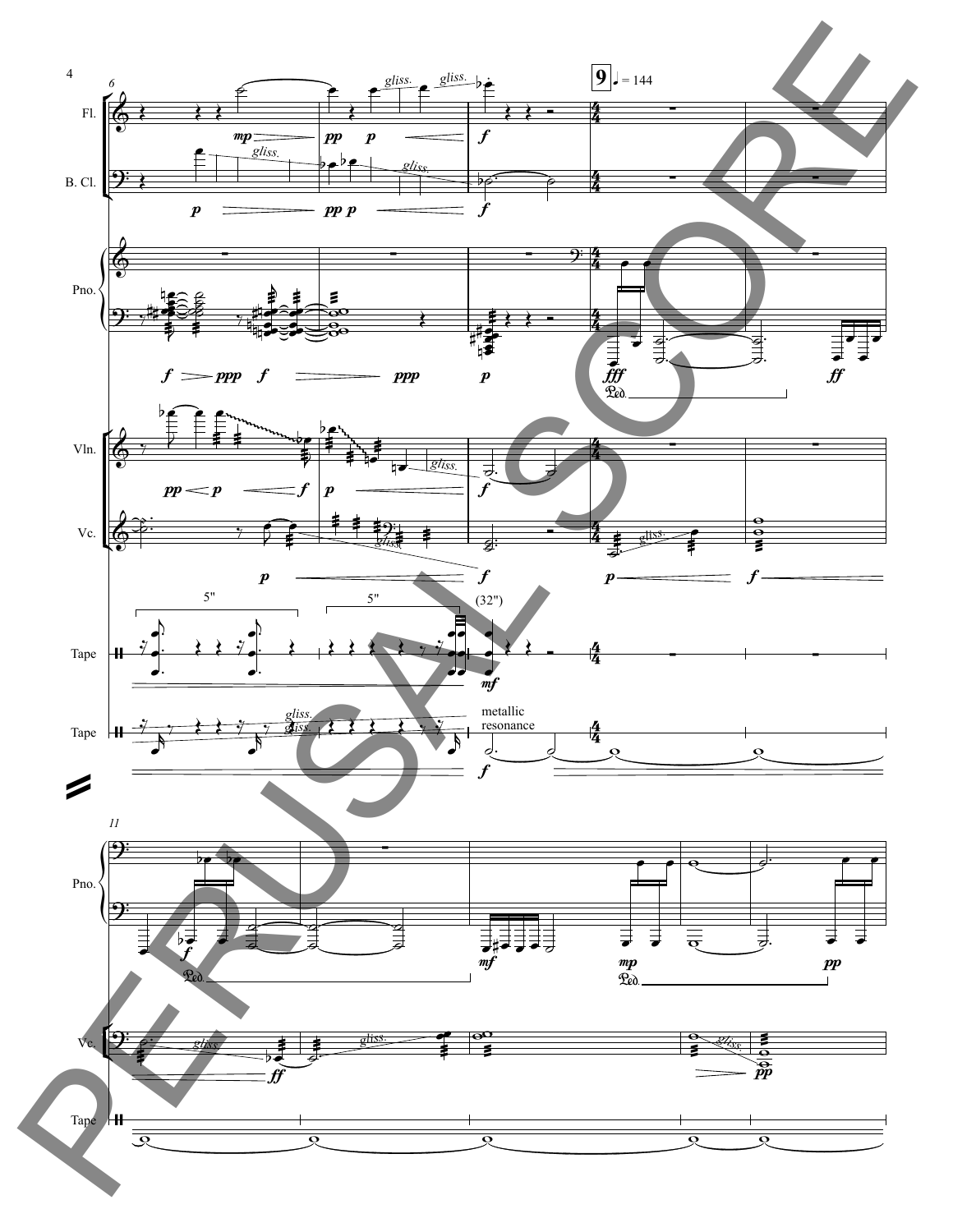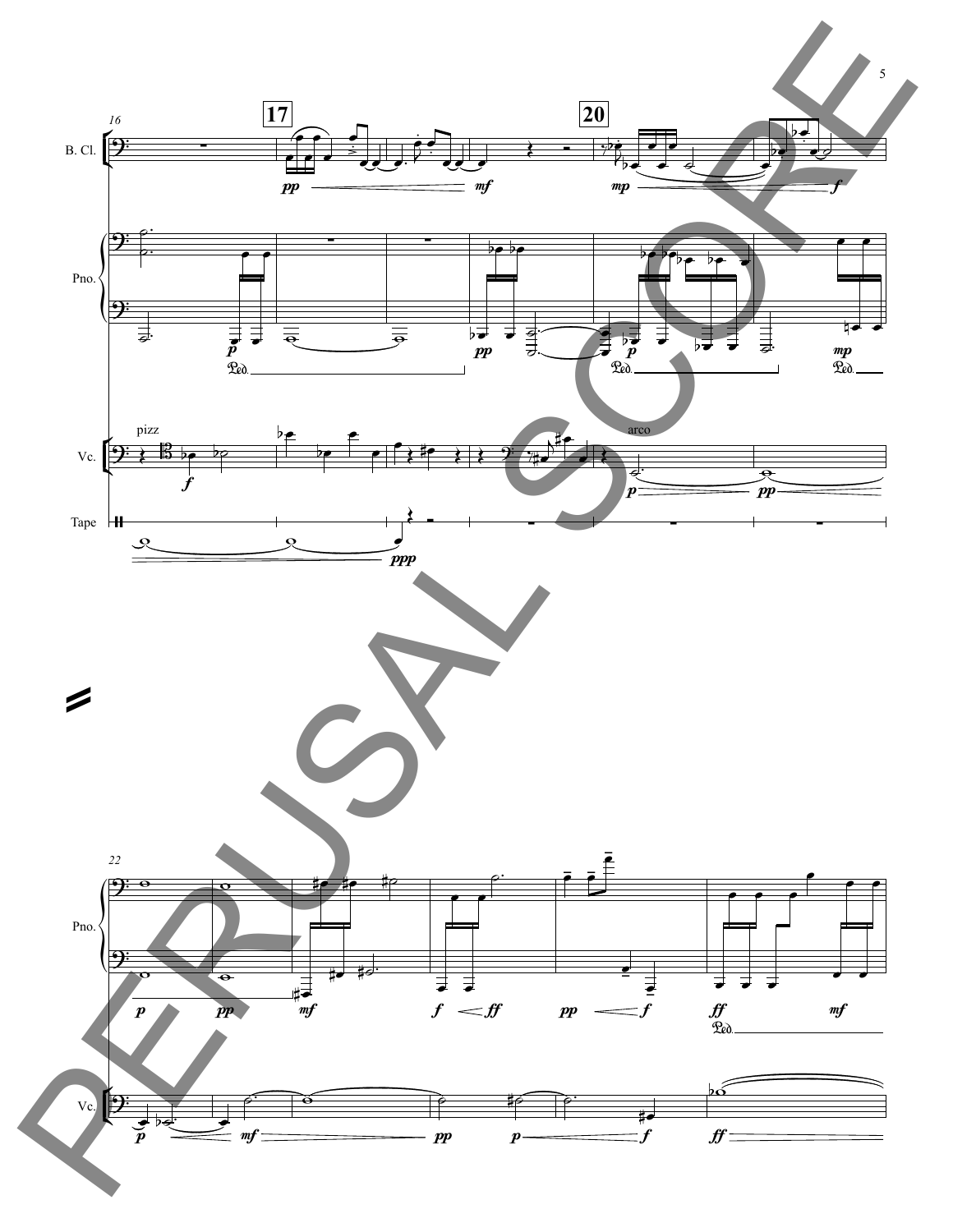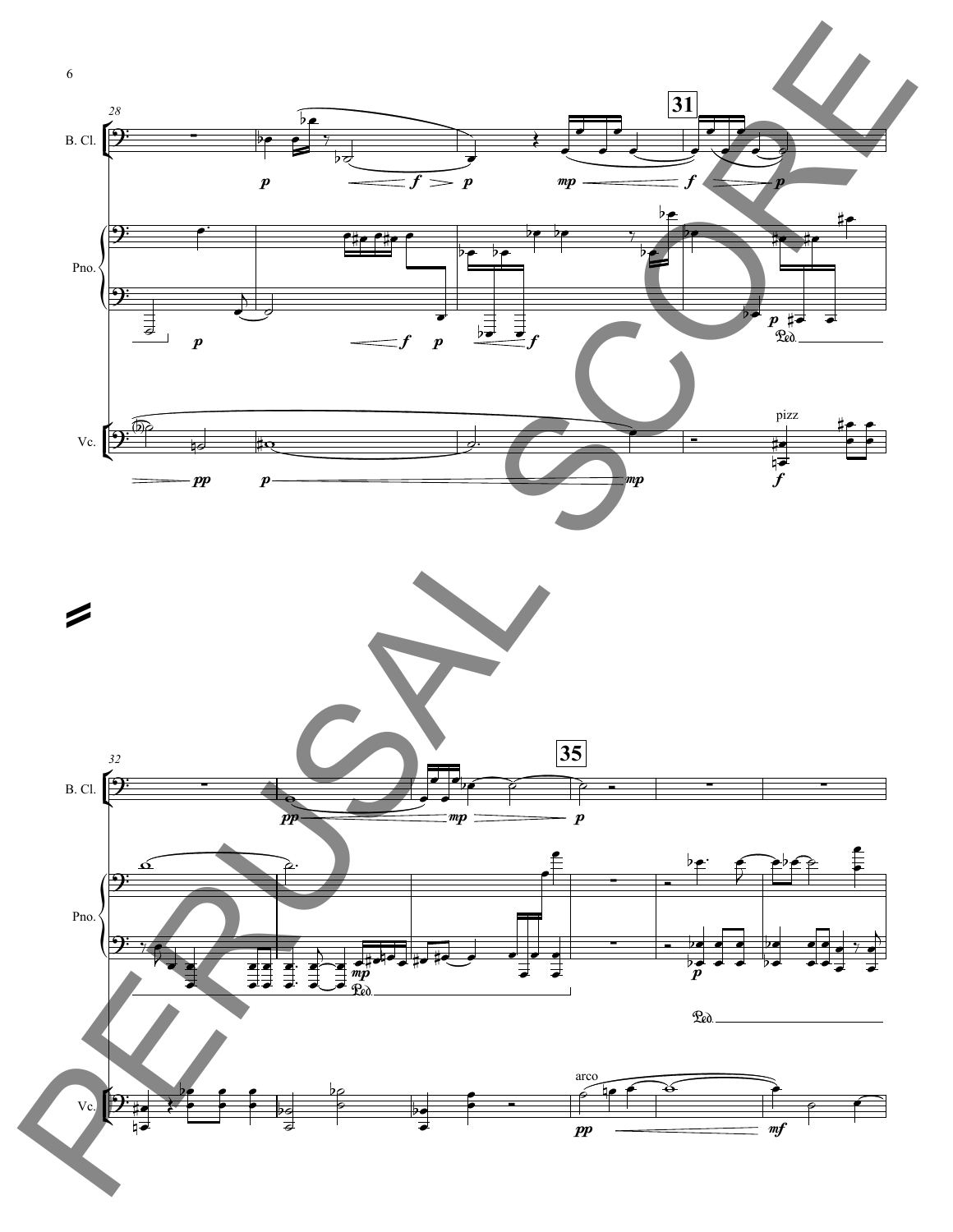